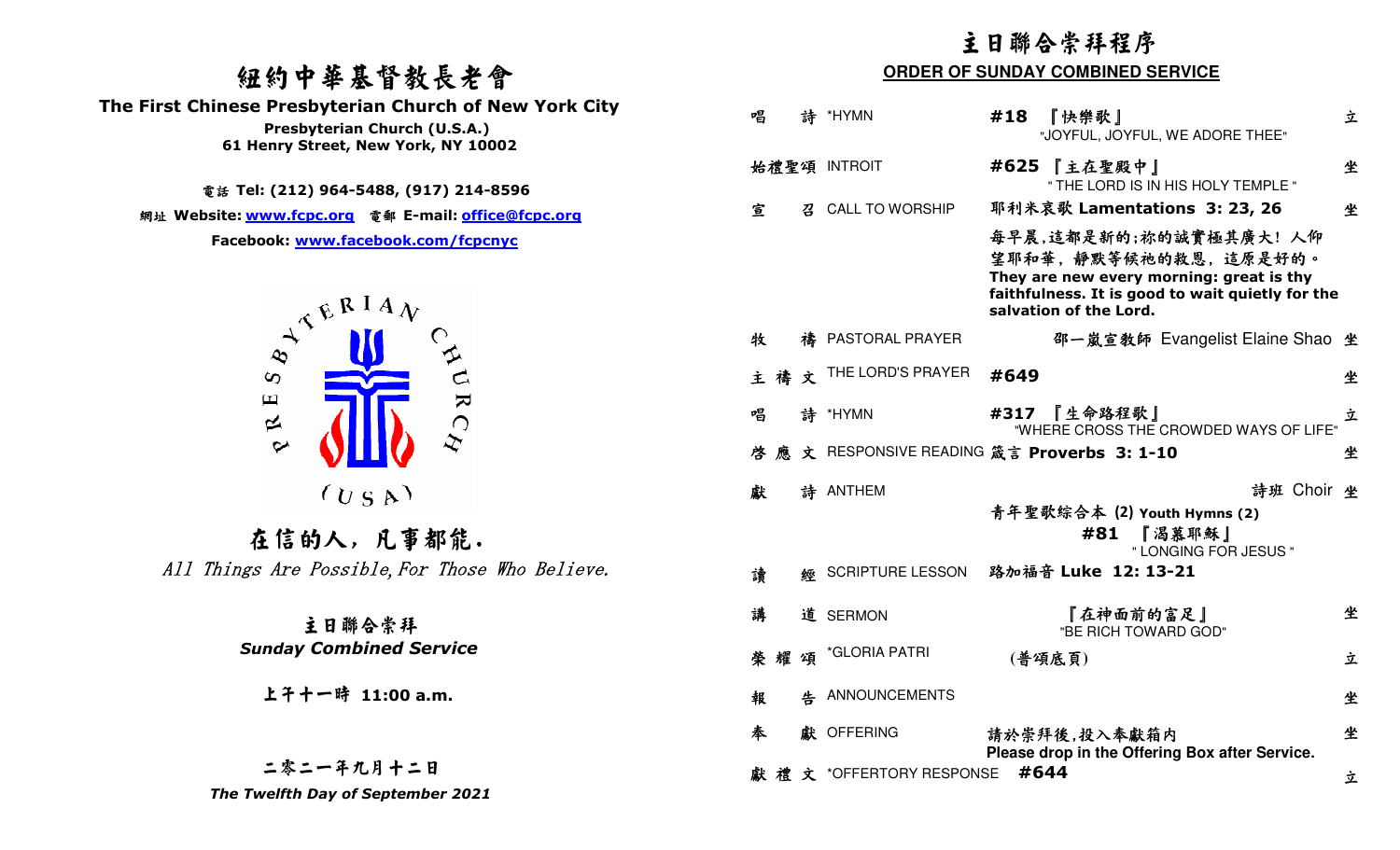| 差                                  | 遣 *DISMISSAL           |                                                 | 方李芳執事 Deacon Frances Fong 立                                                                                                                                                                                                  |   |                | 啓應文:箴                                                                                           |
|------------------------------------|------------------------|-------------------------------------------------|------------------------------------------------------------------------------------------------------------------------------------------------------------------------------------------------------------------------------|---|----------------|-------------------------------------------------------------------------------------------------|
|                                    | *AMEN                  | 顧的全人類. 阿們!<br><b>Holy Spirit. Amen.</b><br>#675 | 在聖殿崇拜上帝以後,謹奉聖父,聖子,聖靈之名<br>差遣你們踏進世界去事奉上帝和祂所創造,所愛<br>Go forth into the world to serve God and<br>human beings whom He created and love<br>after the Worship Service in the Church<br>Sanctuary. In the name of Father, Son and |   |                | 主席啟: 我兒,不要忘記我的?<br>會眾應: 因為祂必將長久的日<br>啟:不可使慈愛誠實離開仏<br>應:這樣,你必在上帝和t<br>啟:你要專心仰賴耶和華<br>應:在你一切所行的事上 |
| 們<br>頌<br>阿                        |                        |                                                 |                                                                                                                                                                                                                              | 立 |                | 啟: 不要自以為有智慧・引                                                                                   |
| 唱<br>詩                             | *HYMN<br>*please stand | #449                                            | 『現代都市歌』<br>"SING WE OF THE MODERN CITY"                                                                                                                                                                                      | 立 |                | 應: 這便醫治你的肚臍,<br>啟:你要以財物和一切初熟<br>應: 這樣,你的倉房,必?                                                   |
|                                    |                        |                                                 |                                                                                                                                                                                                                              |   |                | <b>Responsive Rea</b>                                                                           |
|                                    |                        |                                                 |                                                                                                                                                                                                                              |   | 1              | My son, do not forget my tea                                                                    |
|                                    |                        | 主日崇拜事奉人員                                        |                                                                                                                                                                                                                              |   | $\overline{2}$ | for they will prolong your life                                                                 |
|                                    |                        |                                                 |                                                                                                                                                                                                                              |   | $\overline{3}$ | Let love and faithfulness neve                                                                  |
|                                    |                        | 今主日(九月十二日)                                      | 下主日(九月十九日)                                                                                                                                                                                                                   |   |                | write them on the tablet of y                                                                   |
|                                    |                        | 主日聯合崇拜                                          | 主日聯合崇拜                                                                                                                                                                                                                       |   |                |                                                                                                 |
| 講員/主席                              |                        | 邵一嵐宣敎師 / 方李芳執事                                  | 李澤華牧師 / 梁美娥長老                                                                                                                                                                                                                |   |                | Then you will win favor a                                                                       |
| 指揮/司琴                              |                        | 林主恩先生 / 江友正女士                                   | 林主恩先生 / 江友正女士                                                                                                                                                                                                                |   |                | and man.                                                                                        |
| 招<br>聖壇插花                          | 待<br>李鳳屏女士<br>邵一嵐宣教師   |                                                 | 唐顯慶長老<br>邵一嵐宣教師                                                                                                                                                                                                              |   | $5^{\circ}$    | Trust in the Lord with all                                                                      |
| 錄音/音響                              | 黄惠賜執事                  |                                                 | 黄惠賜執事                                                                                                                                                                                                                        |   |                | understanding;                                                                                  |
|                                    |                        |                                                 |                                                                                                                                                                                                                              |   | 6              | in all your ways acknowle<br>straight.                                                          |
|                                    |                        | 花                                               |                                                                                                                                                                                                                              |   | $\overline{7}$ | Do not be wise in your ov                                                                       |
|                                    |                        |                                                 |                                                                                                                                                                                                                              |   | 8              | This will bring health to yo                                                                    |
| 張曼儀女士紀念胡關琴英執事<br>陳汝俠合家紀念父母親陳紹麟先生夫婦 |                        |                                                 |                                                                                                                                                                                                                              |   | bones.         |                                                                                                 |
|                                    |                        |                                                 |                                                                                                                                                                                                                              |   |                |                                                                                                 |

### 主日崇拜事奉人員

|        | 今主日(九月十二日)     | 下主日(九月十九日)    |
|--------|----------------|---------------|
|        | 主日聯合崇拜         | 主日聯合崇拜        |
| 講員/主席  | 邵一嵐宣敎師 / 方李芳執事 | 李澤華牧師 / 梁美娥長老 |
| 指揮/司琴  | 林主恩先生 / 江友正女士  | 林主恩先生 / 江友正女士 |
| 招<br>待 | 李鳳屏女士          | 唐顯慶長老         |
| 聖壇插花   | 邵一嵐宣教師         | 邵一嵐宣教師        |
| 錄音/音響  | 黄惠賜執事          | 黄惠賜執事         |

# 箴言 **3: 1-10**

- 法則・你心要謹守我的誡命・ 子,生命的年數,與平安,加給你。 你.要繫在你頸項上,刻在你心版上. 世人眼前蒙恩寵,有聰明。」 華,不可倚靠自己的聰明. 上,都要認定祂,祂必指引你的路。」 慧・要敬畏耶和華,遠離惡事. 臍,滋潤你的百骨。 熟的土產,尊榮耶和華. 啟: 你應:這樣,你的倉房,必充滿有餘,你的酒醡,有新酒盈溢。」 要以財物和切初**Responsive Reading: Proverbs 3: 1-10**
- 1My son, do not forget my teaching, but keep my commands in your heart,
- 2for they will prolong your life many years and bring you prosperity.
- 3 Let love and faithfulness never leave you; bind them around your neck, write them on the tablet of your heart.
- 4 Then you will win favor and a good name in the sight of God and man.
- 5 Trust in the Lord with all your heart and lean not on your own understanding;
- 6 in all your ways acknowledge him, and he will make your paths straight.
- 7Do not be wise in your own eyes; fear the Lord and shun evil.
- 8 This will bring health to your body and nourishment to your bones.
- 9 Honor the Lord with your wealth, with the firstfruits of all your crops;
- 10 then your barns will be filled to overflowing, and your vats will brim over with new wine.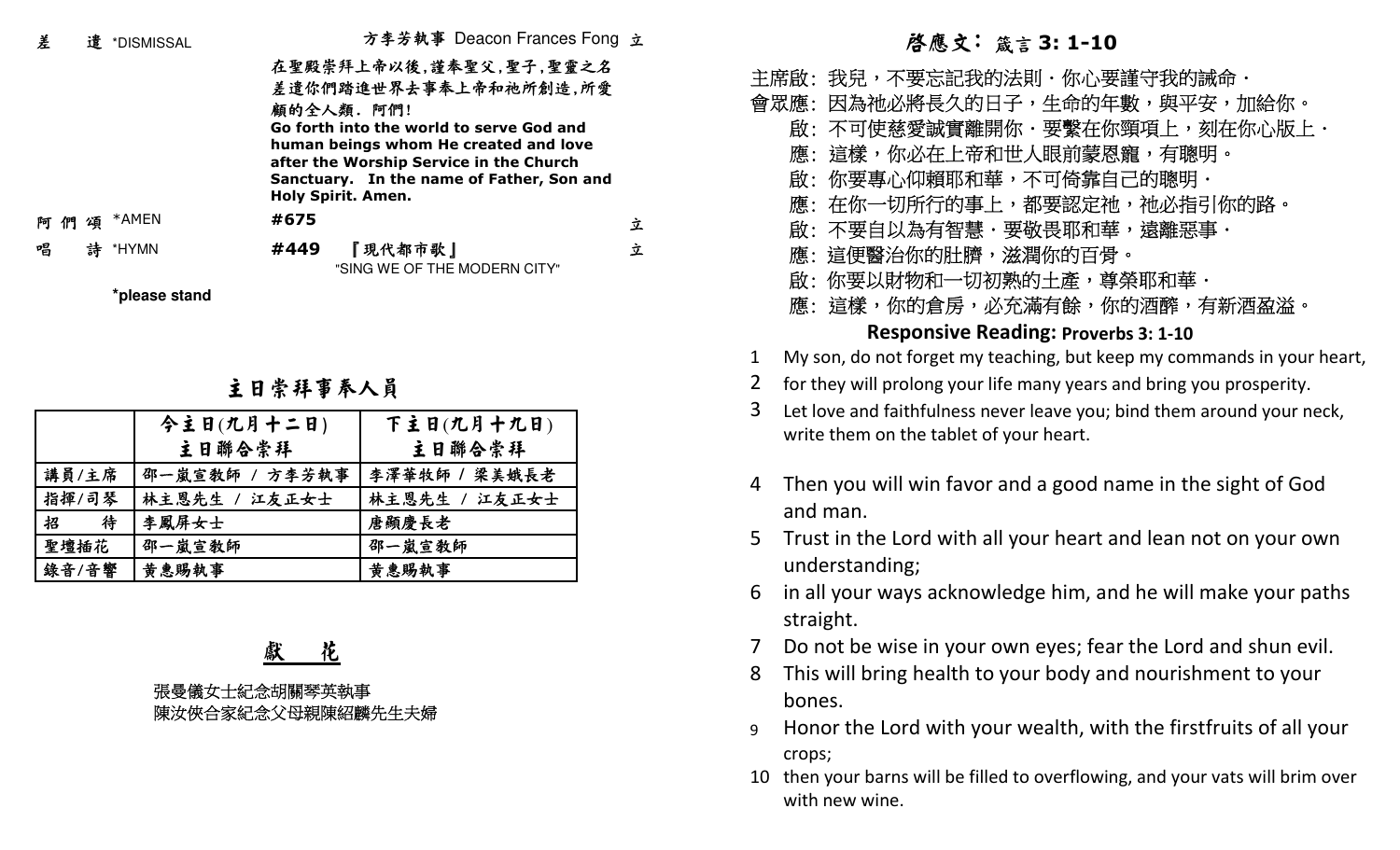# 講道經文:路加福音 **12: 13-21**

- 13 眾人中有一個人對耶穌說,夫子,請你吩咐我的兄長和我分開家業。」 14 耶穌說,你這個人,誰立我作你們斷事的官,給你們分家業呢。
- 15 於是對眾人說,你們要謹慎自守,免去一切的貪心.因為人的生命,

### 不在乎家道豐富。

- 16 就用比喻對他們說,有一個財主,田產豐盛.
- 17 自己心裡思想說,我的出產沒有地方收藏,怎麼辦呢。」
- 18 又說,我要這麼辦.要把我的倉房拆了,另蓋更大的.在那裡好收藏 我一切的糧食和財物。
- 19 然後要對我的靈魂說,靈魂哪,你有許多財物積存,可作多年的費用. 只管安安逸逸的喫喝快樂罷。
- 20 上帝卻對他說,無知的人哪,今夜必要你的靈魂.你所豫備的,要歸\_ 誰呢。
- 21 凡為自己積財,在上帝面前卻不富足的,也是這樣。」

### **Scripture Lesson: Luke 12: 13-21**

- 13 Someone in the crowd said to him, "Teacher, tell my brother to divide the inheritance with me."
- 14 Jesus replied, "Man, who appointed me a judge or an arbiter between you?"
- 15 Then he said to them, "Watch out! Be on your guard against all kinds of greed; a man's life does not consist in the abundance of his possessions."
- 16 And he told them this parable. "The ground of a certain rich man produced a good crop.
- 17 He thought to himself, "What shall I do? I have no place to store my crops."
- 18 Then he said, "This is what I'll do. I will tear down my barns and build bigger ones, and there I will store all my grain and my goods.
- 19 And I'll say to myself, "You have plenty of good things laid up for many years. Take life easy; eat, drink and be merry."
- 20 But God said to him, "You fool! This very night your life will be demanded

from you. Then who will get what you have prepared for yourself?"

21 This is how it will be with anyone who stores up things for himself but is not rich toward God.

## 報告事項

**1.**歡迎首次參加主日崇拜之新朋友**,**盼望你能繼續參加聚會**,**散會後請留下姓名**,** 通訊處及電話與司事**,**<sup>以</sup>便教會與你聯絡。

 *We extend our welcome to those who are worshipping with us for the first time today. Please leave your name, address and phone number with the ushers so that we can contact you in the future. We hope to see you again.*

- **2.** 祈禱會**:** 逢禮拜四下午二時在本堂舉行**,**歡迎各兄姊屆時參加。
- **3.** 婦女部例會預告: 十月十七日主日崇拜後在二樓副堂後座恢復舉行,請各姊 妹屆時參加。
- **4.** 中年團契例會預告: 十月廿四日主日崇拜後在二樓副堂後座恢復舉行,請各 團友屆時參加。
- **5.** 各兄姊於教會辦公時間內每日上午九時至下午五時可用本堂電話 **(212) 964-5488**或手提電話 **(917) 214-8596**聯絡各同工。
- **6.** 本堂在網址 **www.fcpc.org** 上載主日週刊,講道,請瀏覽及收聽。

# 代禱事項

- 1.為本堂各同工、全體長老、執事、董事及領袖們在教會中事奉的心志禱告。
- 2.為祈禱會禱告。求聖靈感動更多弟兄姊妹同心合意為教會守望。
- 3.為紐約市華埠社區禱告。願本堂藉著崇拜、關懷、社區服務、網絡福音廣播 節目廣傳福音。
- 4.為身體和心靈軟弱的弟兄姊妹禱告。求主醫治,使他們早日康復: 吳秀琼女士、林伍新蘭女士、陳玉金女士、張淑德女士、劉浪波夫人、 陳伍愛娣女士、黃德夫人、王金鐲先生。
- 5.為本堂聘牧事工禱告。求主差遣合適主任牧師來牧養教會。
- 6.新冠肺炎疫情在病毒變種下,引致疫情反彈,難以受控,患者也得不到適切 的治療。求主帶領社會走出陰霾。
- 7.阿富汗國政變,求主憐憫,阻止一切殺戮與虐待的事,百姓脫離恐懼;紀念 在撤僑與逃亡中的難民得到適切的支援;保守在當地的宣教士與基督徒不被 迫害;願聖靈在掌權者心裏動工,引領他們認識基督的愛而生命得改變。」
- 8.為海地地震造成嚴重傷亡禱告。求主安慰遇難者。